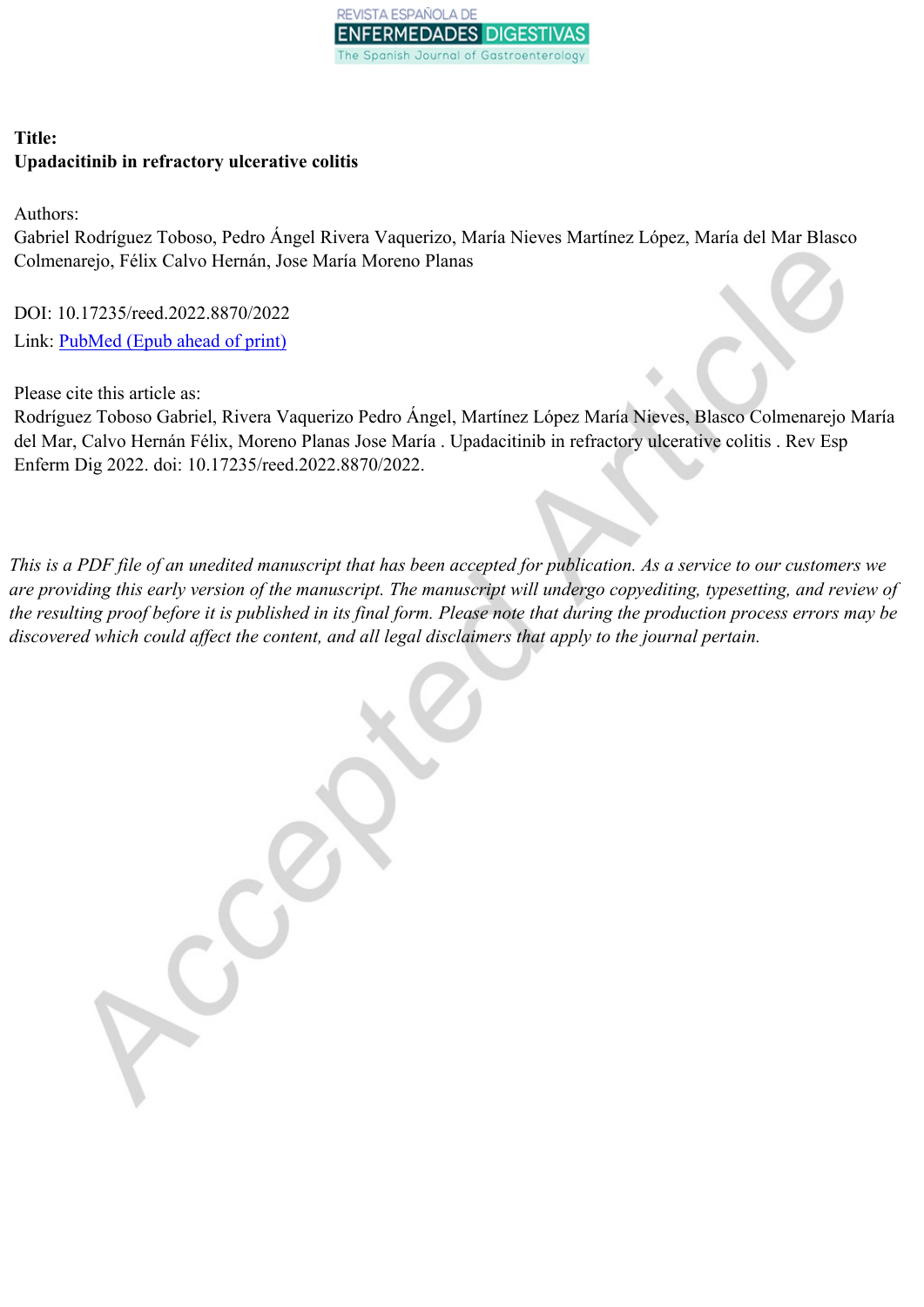#### VISTA ESPAÑOLA DE NFERMEDADES DIGESTI\ Spanish Journal of Gastroenterolo

### **Upadacitinib in refractory ulcerative colitis**

## First author:

-Dr. Gabriel Rodríguez Toboso (Gastroenterology department. Hospital General Universitario de Albacete. Albacete, Spain)

## Co-authors:

- Dr. Pedro Ángel Rivera Vaquerizo (Gastroenterology department. Hospital General Universitario de Albacete. Albacete, Spain).

- Dra. María Nieves Martínez López (Gastroenterology department. Hospital General Universitario de Albacete. Albacete, Spain).

- Dra. María del Mar Blasco Colmenarejo (Gastroenterology department. Hospital General Universitario de Albacete. Albacete, Spain).

- Dr. Félix Calvo Hernán (Gastroenterology department. Hospital General Universitario de Albacete. Albacete, Spain).

- Dr. José María Moreno Planas (Gastroenterology department. Hospital General Universitario de Albacete. Albacete, Spain).

Address for correspondence: gabrielrodrigueztoboso@hotmail.com

Keywords: Upadacitinib. Colitis.

Dear Editor,

We report the first clinical-practice case to date of treatment with upadacitinib for ulcerative colitis.

A 28-year-old woman presented in 2019 with ulcerative proctosigmoiditis and an endoscopic Mayo score of 2; she received oral and topical mesalazine as well as oral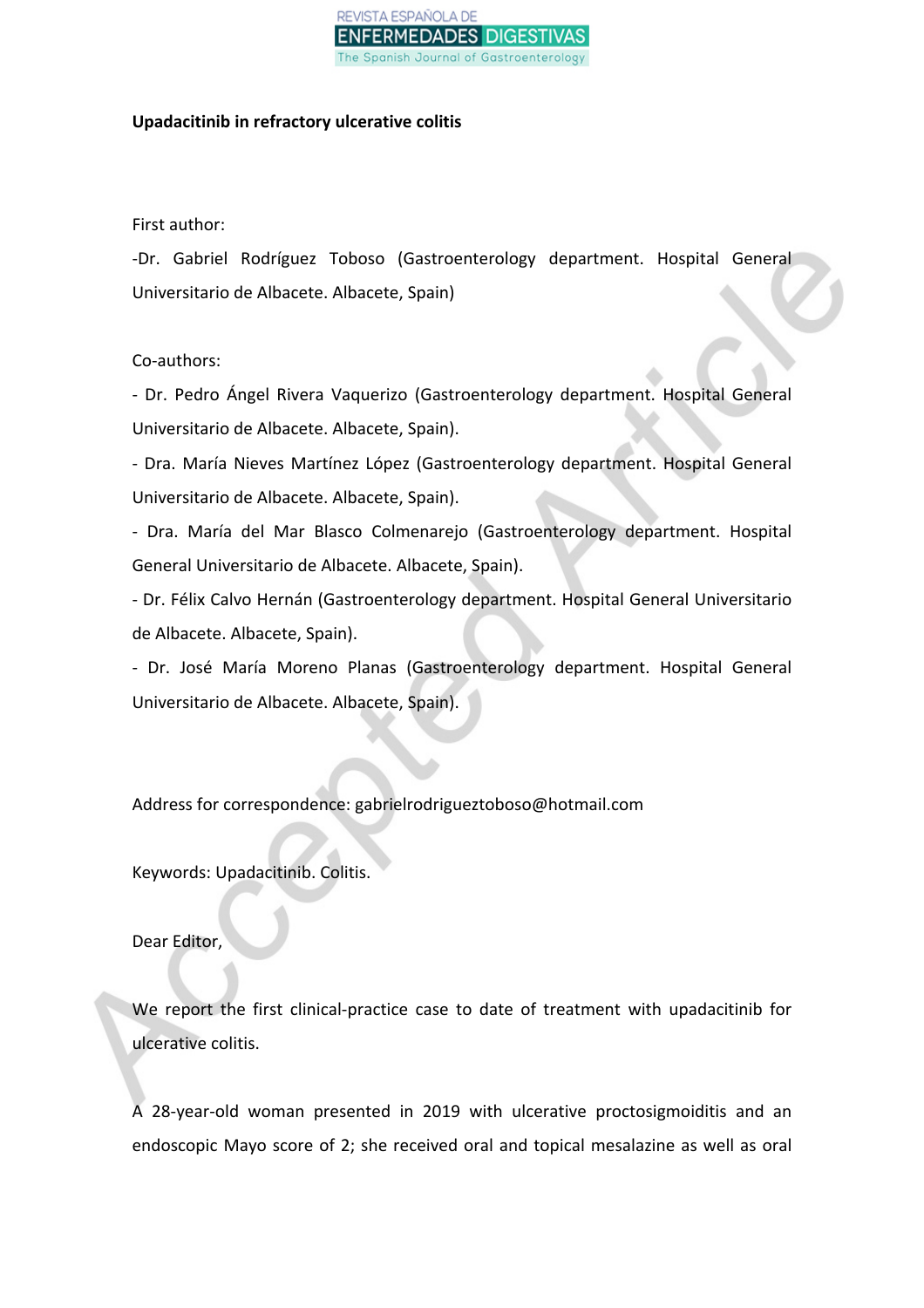

corticosteroids in order to achieve clinical remission.

Because of dependence on corticosteroids azathioprine was initiated, which resulted in digestive intolerance with no improvement after dose splitting and changing to mercaptopurine, which was then discontinued.

Following a partial response to leukocyte apheresis anti-TNF biologic (infliximab) therapy was initiated, with primary failure to obtain a pharmacodynamic response (normal levels with no antibodies).

Given the urgency, therapy is changed to tofacitinib (a JAK kinase inhibitor), which resulted in clinical remission at 24-48 hours, for 2 months. Then the patient presented with rectal syndrome, and topical steroids and tacrolimus suppositories were administered, which led to partial improvement followed by relapsing disease (6-8 bloody stools a day), which required oral corticosteroids (prednisone).

She then met the criteria for steroid resistance and was admitted to receive i.v. corticosteroids, which provided clinical resolution. Rectoscopy resulted in findings similar to those of previous colonoscopies (Mayo score of 2), overinfection with cytomegalovirus was ruled out by rectal biopsy, and an infectious etiology was excluded by stool culture as well as parasite and *Clostridium difficile* fecal testing.

Treatment was then initiated with an anti-IL12-23 agent (ustekinumab) with neither clinical response nor improvement in calprotectin levels despite intensification; later the patient also failed to respond to vedolizumab (anti-integrin α4β7).

In view of the initial response to tofacitinib, upadacitinib (JAK kinase inhibitor) a 45mg/día was started for compassionate use at 45 mg/day in September 2021, with clinical remission being achieved after 4-5 days. Following induction for 8 weeks, the dose was lowered to 30 mg/day for maintenance, and both endoscopic and histological remissions were ascertained by colonoscopy (endoscopic Mayo score: 0;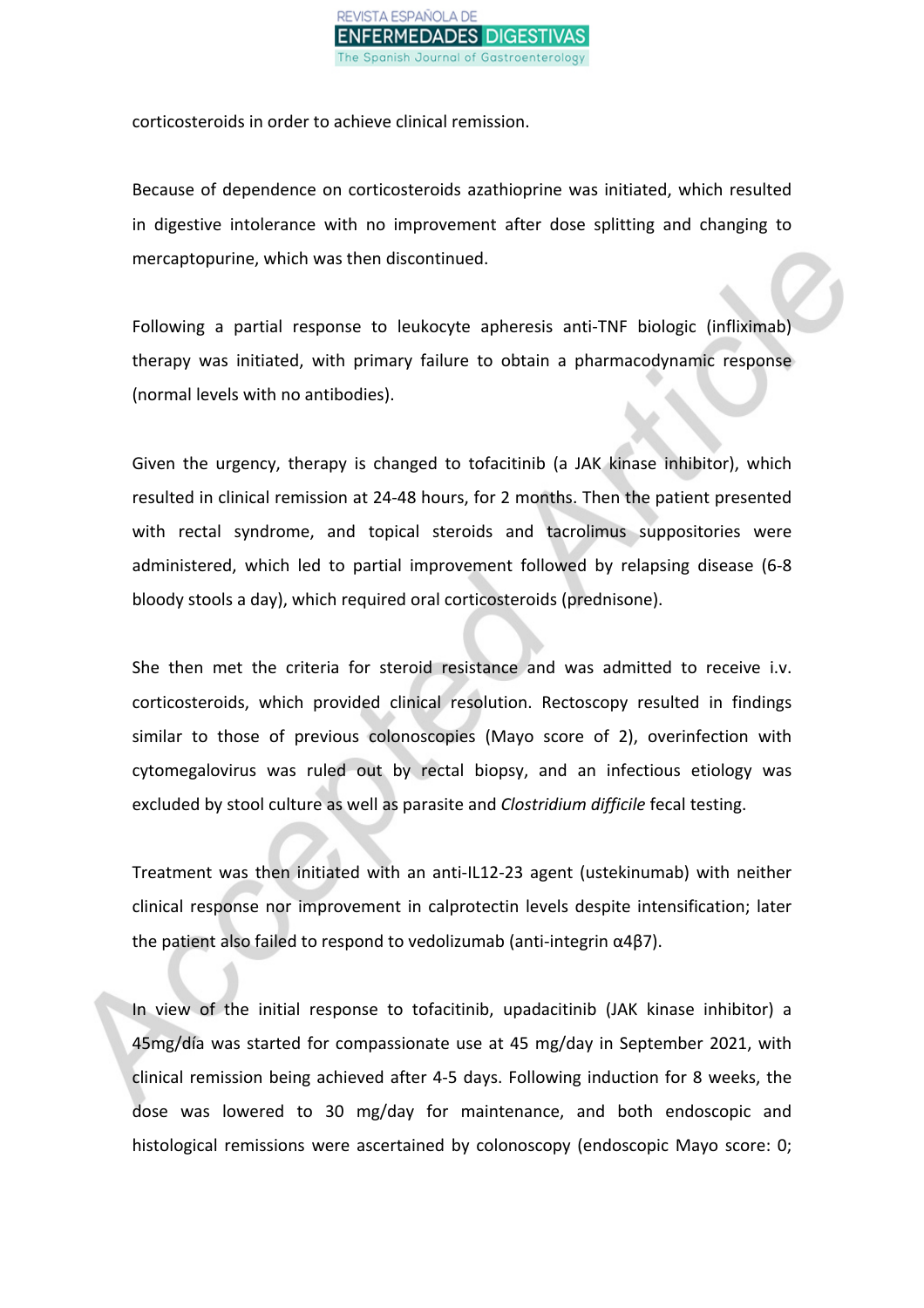

rectal, sigmoidal, transverse colonic biopsy samples: no inflammatory activity. Calprotectin values remained normal and the patient remains asymptomatic and steroid-free.

She had an ocular herpes simplex virus on tofacinib that relapsed on upadacitinib, and is now being managed at the ophthalmology department.

#### **Discussion**

Upadacitinib led to meet all criteria for clinical, endoscopic, and histological remission (primary and secondary objectives) for ulcerative colitis in currently reported phase-III studies (1), not being approved for such indication yet (2). The safety profile was consistent with prior studies in other indications (3,4).

In our patient, upadacitinib achieved those objectives in real-life clinical practice, following prior refractoriness to all therapeutic options, and preventing proctocolectomy as of today after treatment for 7 months.

#### REFERENCES:

1. Parigi TL, D`Amico F, Danese S. Upadacitinib for Crohn's Disease and Ulcerative Colitis Treatment: Hitting the Selective JAKpot. Gastroenterology. 2021. Apr;160(5):1472-1474. doi: 10.1053/j.gastro.2020.04.034

2.Sandborn WJ, Ghosh S, Panes J, et al. Efficacy of Upadacitinib in a Randomized Trial Of patients with active ulcerative colitis. Gastroenterology 2020;158:2139–214

3. Danese S, Vermeire S, Zhou W. et al. Efficacy and safety of upadacitinib induction therapy in patients with Moderately to Severely Active Ulcerative Colitis: Results from the phase 3 U-ACHIEVE study. Presented at ECCO 2021 (OP24)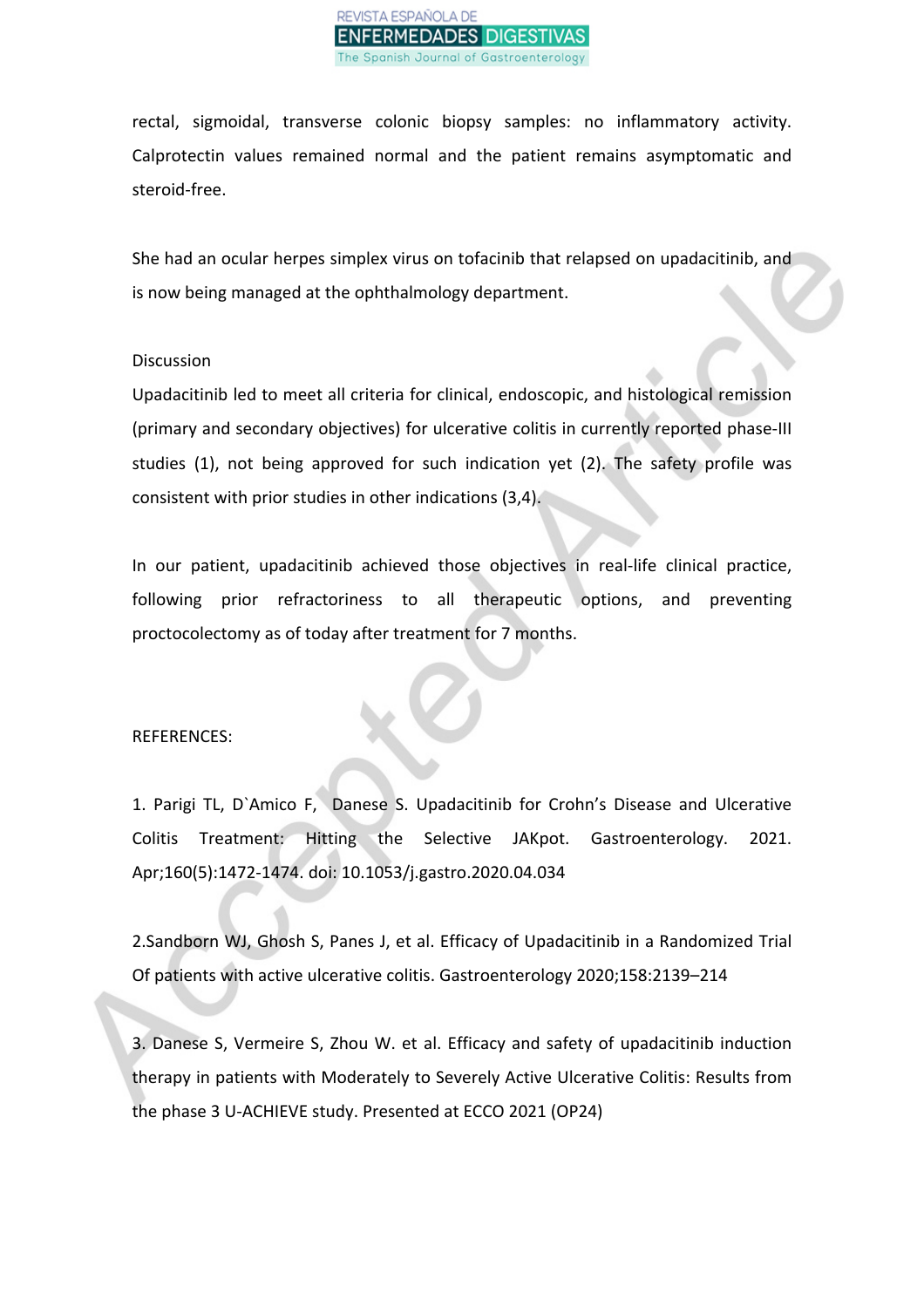

4. Genovese, M.C., et al. Efficacy and Safety of Upadacitinib in Patients With Active Psoriatic Arthritis and Inadequate Response to Biologic Disease-Modifying Anti-Rheumatic Drugs (SELECT-PsA-2): a Double-Blind, Randomized Controlled Phase 3 Trial. 2020 EULAR E- Congress; OP0223